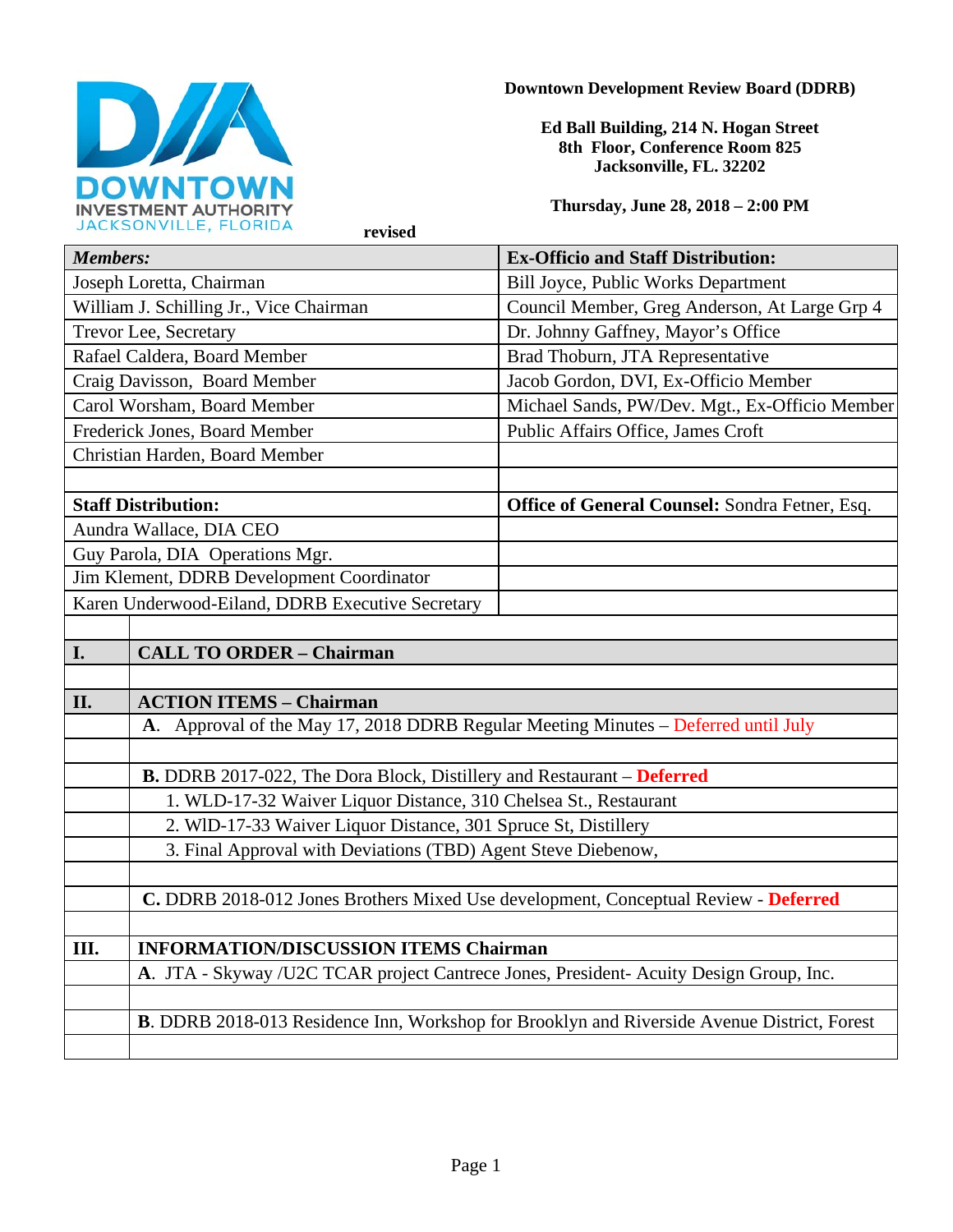June 28, 2018 Downtown Development Review Board Meeting

| IV.  | <b>OLD BUSINESS - Chairman</b>                                                   |  |  |
|------|----------------------------------------------------------------------------------|--|--|
|      |                                                                                  |  |  |
| V.   | <b>NEW BUSINESS - Chairman</b>                                                   |  |  |
|      | Discussion of Design Guidelines                                                  |  |  |
|      |                                                                                  |  |  |
| VI.  | <b>PUBLIC COMMENTS - Chairman</b>                                                |  |  |
|      |                                                                                  |  |  |
| VII. | <b>ADJOURNMENT – Chairman</b><br>Next Scheduled Meeting: Thursday, July 19, 2018 |  |  |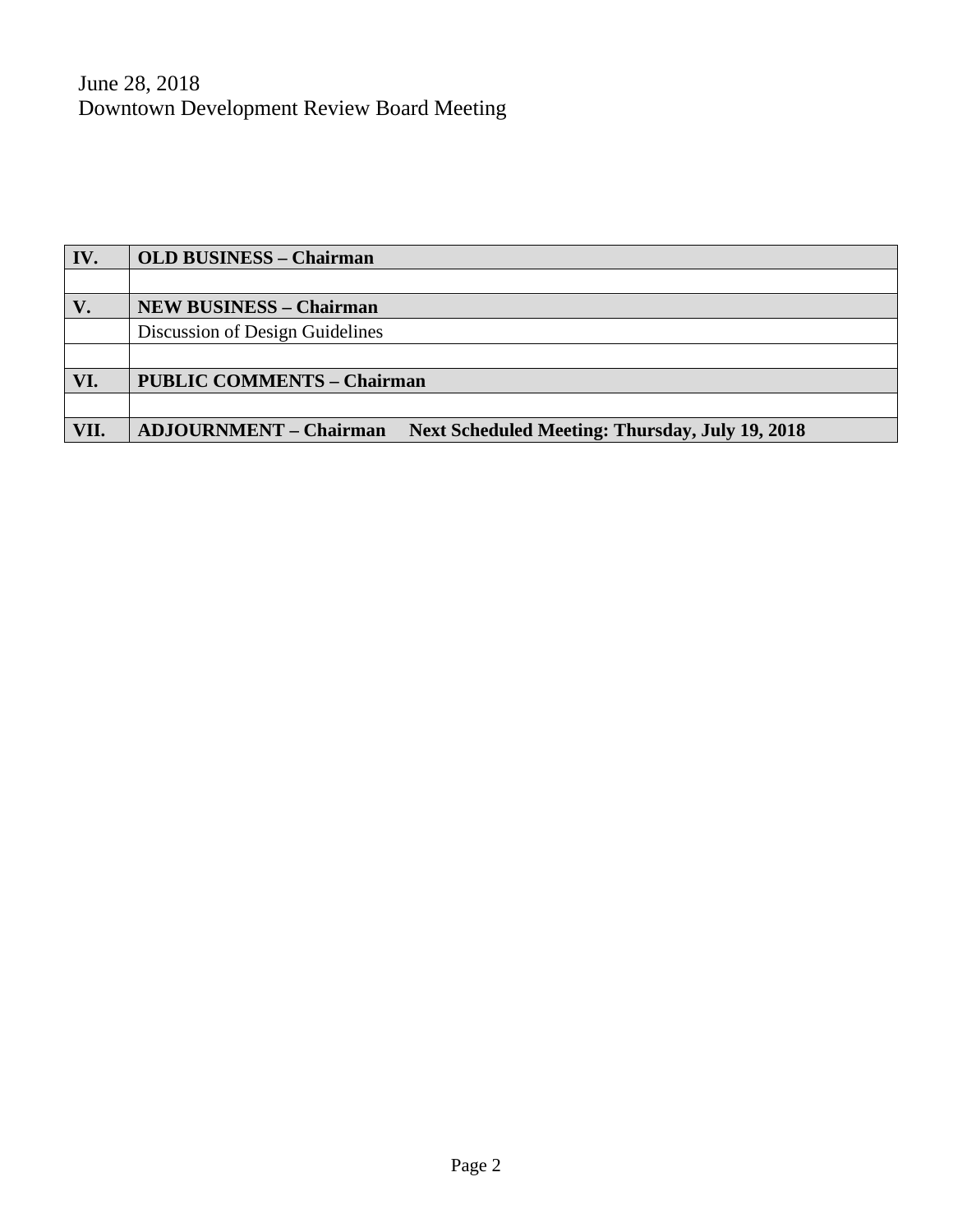

*Thursday, June 28, 2018 - 2:00 p.m.*

# *MEETING* **MINUTES**

**Board Members Present:** J. Loretta, Chair; B. Schilling, Vice Chair; T. Lee, Secretary; C. Davisson; C. Harden; and C. Worsham

**Board Members Not Present:** F. Jones and R. Caldera

**DIA Staff Present:** Jim Klement, Development Redevelopment Coordinator and Karen Underwood-Eiland, Executive Assistant

**Representing Office of the Mayor:** Dr. Johnny Gaffney

**Representing Office of City Council:** Council Member Greg Anderson

**Representing Office of General Counsel:** Sondra Fetner, Esq.

## **I. CALL TO ORDER**

### **Meeting Convened: 2:00 p.m.**

Chairman Loretta called the meeting to order at 2:00 p.m. and the members identified themselves for the record.

Chairman Loretta asked anyone wishing to speak on a particular project to complete a public speaker card and to provide them to Karen. He also reminded Board Members to disclose any ex-parte communication with any of the applicants presenting projects today or conflicts of interest prior to the item being addressed by the Board.

### **II. ACTION ITEMS NONE**

## **III. INFORMATION/DISCUSSION ITEMS**

# **A. JTA- Skyway/ U2C TCar Project – Brad Thoburn**

Brad Thoburn provided a presentation of the U2C Program Update to the Board. He discussed the development of the program, background and visualization. A copy was be emailed to the members.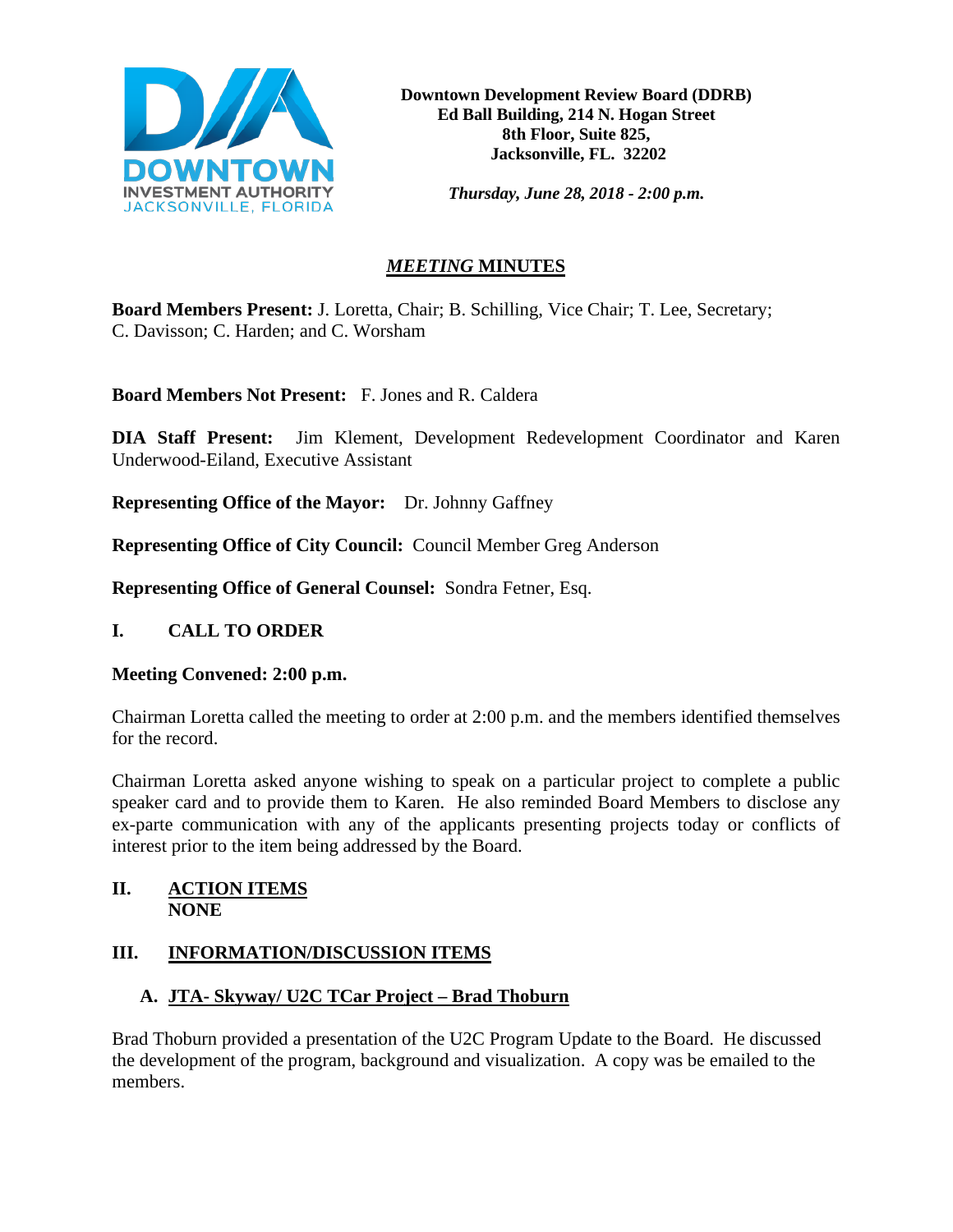Downtown Development Review Board (DDRB) – Regular Meeting Thursday, June 28, 2018 Page 2 of 6

Board Member Schilling entered the proceedings.

The Board Members commented about the JTA Skyway.

Mr. Thoburn reported that JTA has some conversations with Jeff Sheffield, TPO and he was working on the smart corridor concept by looking into some designs and installing connected signals on Bay Street. FDOT is currently working on installing some connected signals that circle around A. Philip Randolph, Adams Street and around the Sports Complex. He stated that some approvals were needed prior to having that done.

Mr. Thoburn stated that some modifications may be made as some of the vehicles were unable to fit on the track.

Council Member Anderson commented that he was looking forward to the project.

Chairman Loretta asked how safe the technology was. Mr. Thoburn responded that the system will be monitored.

### **B. DDRB-2018-013 Residence Inn Marriott, Workshop for Brooklyn and Riverside Avenue District.**

Jim Klement provided a summary to the Board.

Steve Diebenow was present on behalf of the applicant and is in hopes of getting through this process within the next 30-days. Jason Faulk, Principal of Studio 9 Architecture was also available. A presentation was provided.

Board Member Schilling requested the applicant to study that interface between the parking lot and Forest Street; to see if there was not something that they can do to help buffer and shield it.

Board Member Worsham pointed out that one the DDRB's mission is the intent of activating the pedestrian space as you walk-through or experience downtown.

Jim Klement stated that there are options within the street-scape scenario to come back with a more urban hardscape. It would be important to make sure to take advantage of the fountain and Utility Park across the street to strengthen the pedestrian engagements.

Board Member Harden stated that he will be recusing himself from voting on the project. He also stated that he had ex-parte communication on the site. The use has been a goal for everyone in the area, because there is no place to stay in Brooklyn.

Board Member Davisson stated that he will be recusing himself from voting due to having a relationship with the site, Hallmark and Mr. Faulker as his partner. He has spent quite a few years looking at this site for multi-family housing as well as hotels. There is a lot of activation that has not happened yet and Unity Plaza will be there at some point and time. He referenced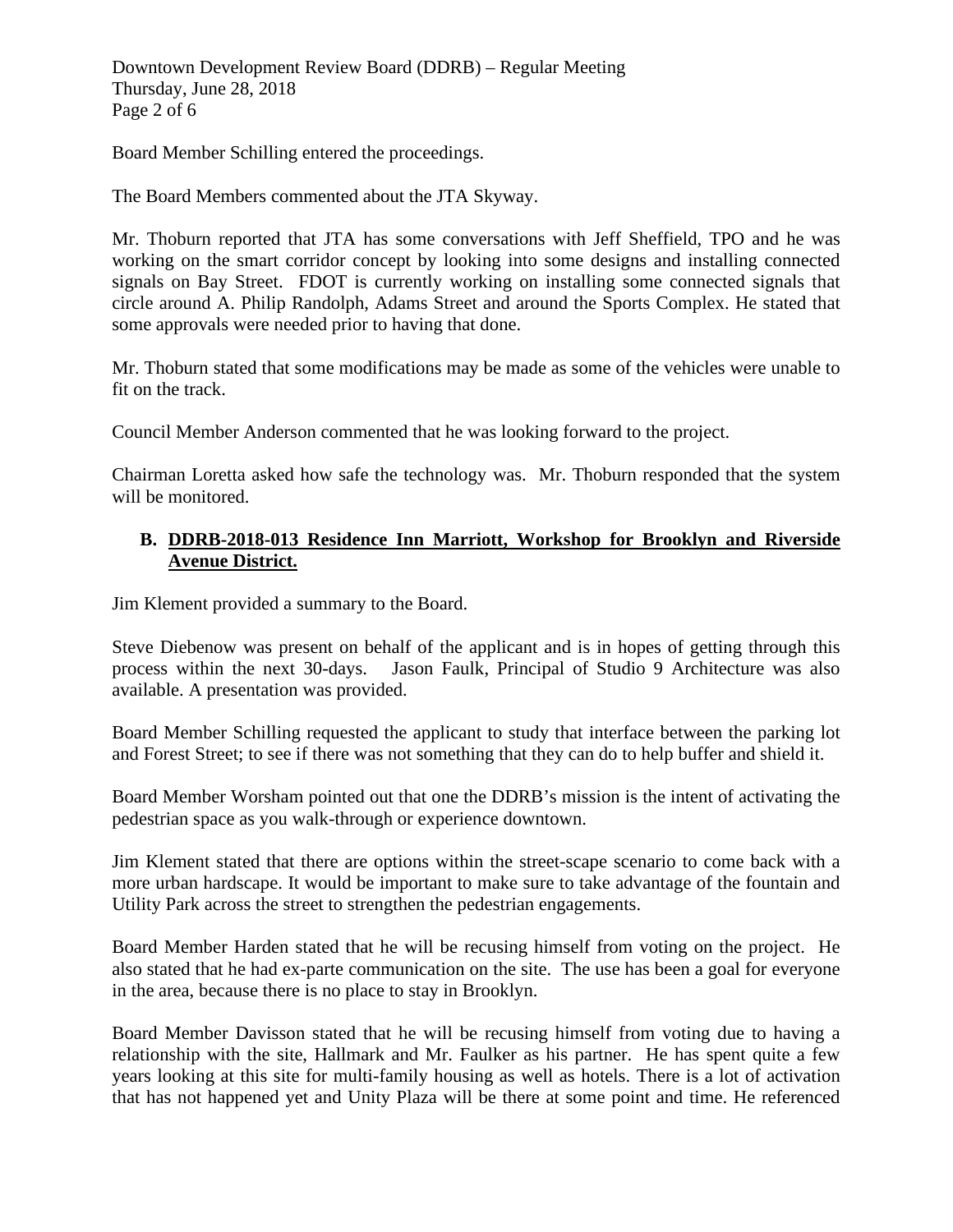Downtown Development Review Board (DDRB) – Regular Meeting Thursday, June 28, 2018 Page 3 of 6

the site plan and commented the he did not see any meaningful connection with the Hotel to the Plaza. He suggested that the developers not to take it all of the way as a suburban type design.

Council Member Anderson thanked the Board for their comments and he agrees that this project will be the entrance to our community going forward. Sidewalks and bicycle paths should be available for people that are living in Unity Plaza.

Chairman Loretta commented for the developers to look at what Gate Gas Station and relate back to making sure the pedestrian connection works its way through in proper fashion.

Steve Diebenow stated that staff asked him to examine reopening Oak Street and looking at the parallel parking on Forest.

Chairman Loretta responded that the only way to activate this was to get the right-in, right-out we have created a public park art location that is another mini gateway into Brooklyn. That would go a long way to softening the fact that is a suburban entrance.

Sondra Fetner, OGC stated that it was not a requirement to have a consensus at a workshop. A vote was not recommended, a good conversation as to remedies of the pros and cons.

Board Member Worsham asked if structured parking was considered. Mr. Faulker responded that there were not enough footprints on the site to do any kind of garage that was sufficient in anyway.

Chairman Loretta provided a summary below:

- Examine activating Magnolia with connection to 220 Riverside.
- Art-scape design along Forest and Magnolia with landscaping.
- Having an option or two at conceptual.
- Concerns regarding the building being ten feet from the property owner and five feet from the vacant property.
- Forest Street is a gateway to downtown and this project reflects the level of pedestrian or vehicular visual significance that should be on Forest Street.
- If there weren't other constraints, consider having the building right up front and have the transparency for the pedestrian area.
- Figure out something to create a better visual connectivity as you enter Forest between Unity Plaza and pond.
- Like to see some sort of elevation that will show fencing, knee wall, landscape design across the entry.
- Reference the Road-Diet

Jim Klement reported that the site-plan goes back to the very first site-plan for a building setback. The applicant will be asking for those deviations.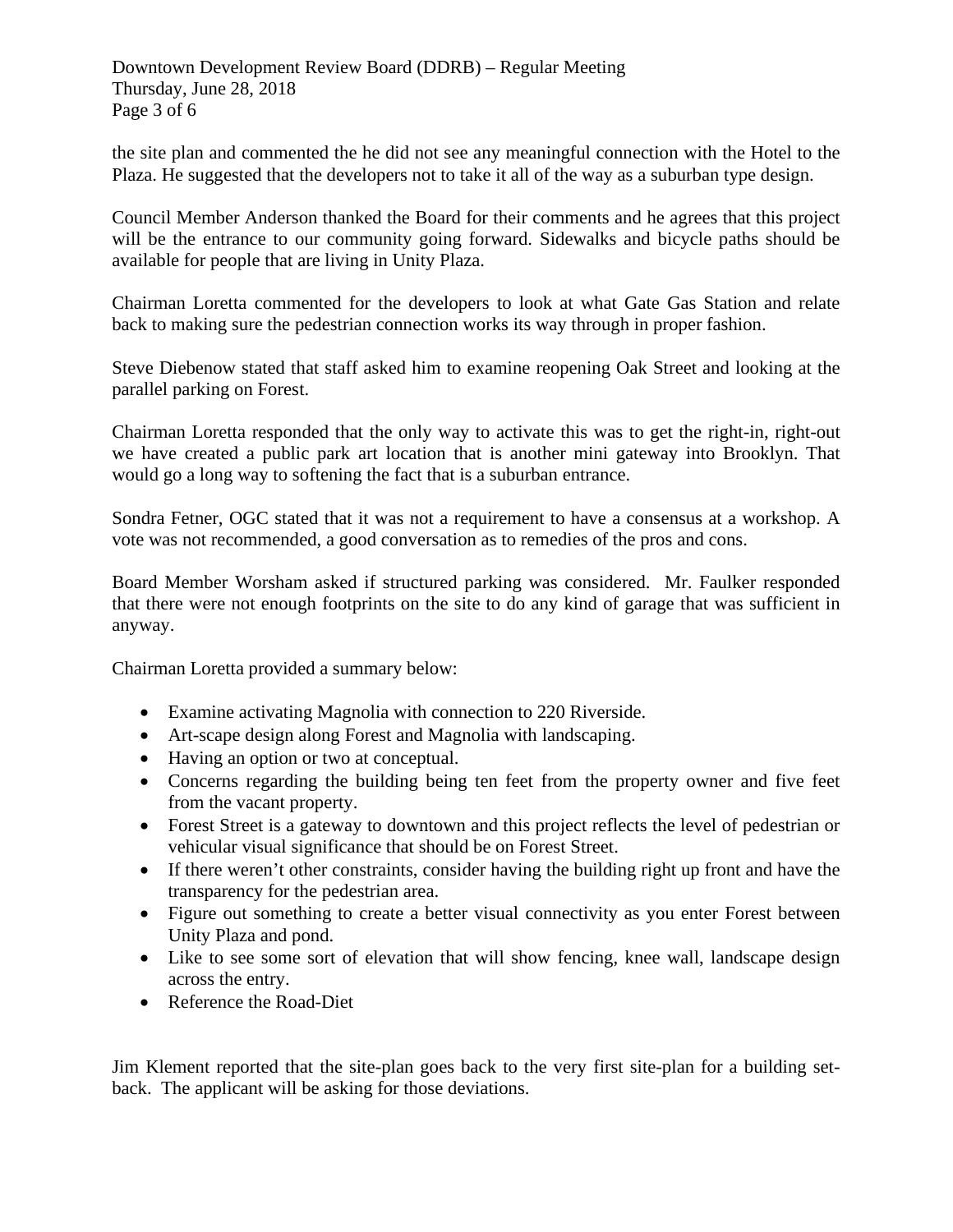Downtown Development Review Board (DDRB) – Regular Meeting Thursday, June 28, 2018 Page 4 of 6

Mr. Faulker stated that he was not expecting the issue of putting the building closer to Forest Street. They will go back and look at what they can do with hardscape and landscape. Chairman Loretta replied that the site-plan shown on page two (2) was reasonable to accept.

Board Member Lee stated that he suggested the applicant to talk to the brand and see what the limits are in terms of what to be changed. Be prepared to have some flexibility when coming back before the Board.

Jim Klement stated the next meeting was scheduled on July 19<sup>th</sup>. Steve Diebenow asked if the applicant could have the conceptual and final approval at the same meeting. Chairman Loretta responded that he will not be available for the August meeting and probably not based on what was shown today. He pointed out that he would like to see an option or two of how the roadways will be treated.

## **IV. PUBLIC COMMENTS**

Tripp Gulliford commented that the project is a great use for the site. He understood some of the constraints on the site which can be worked through. He addressed concerns about the architecture which seemed horribly suburban. He encouraged the Board to google of urban residence inn. There are thirty different treatments.

Chairman Loretta closed the workshop.

### **V. NEW BUSINESS ELECTION OF OFFICERS**

Chairman Loretta recommended discussing officers, election and duties.

**4.0 Officers**: Election and Duties:

**4.1 Officer:** The officers of the DDRB shall consist of a Chair, Vice-Chair and Secretary.

**4.2 Selection:** At each regularly scheduled July meeting, the DDRB members shall elect a Chairperson to serve as such for that annual term. The Chair shall appoint two members to a Nominating Committee. The Nominating Committee shall meet to discuss a slate of for Vice Chair and Secretary. The slate shall be presented to the Board as a whole at the regular meeting in August. All nominating committee meetings shall be noticed and conducted as public Meetings in accordance with Section 6 of the Bylaws.

**4.3: Election:** At the regular meeting in September, the Nominating Committee shall report the names slated for the positions of Vice Chair and Secretary.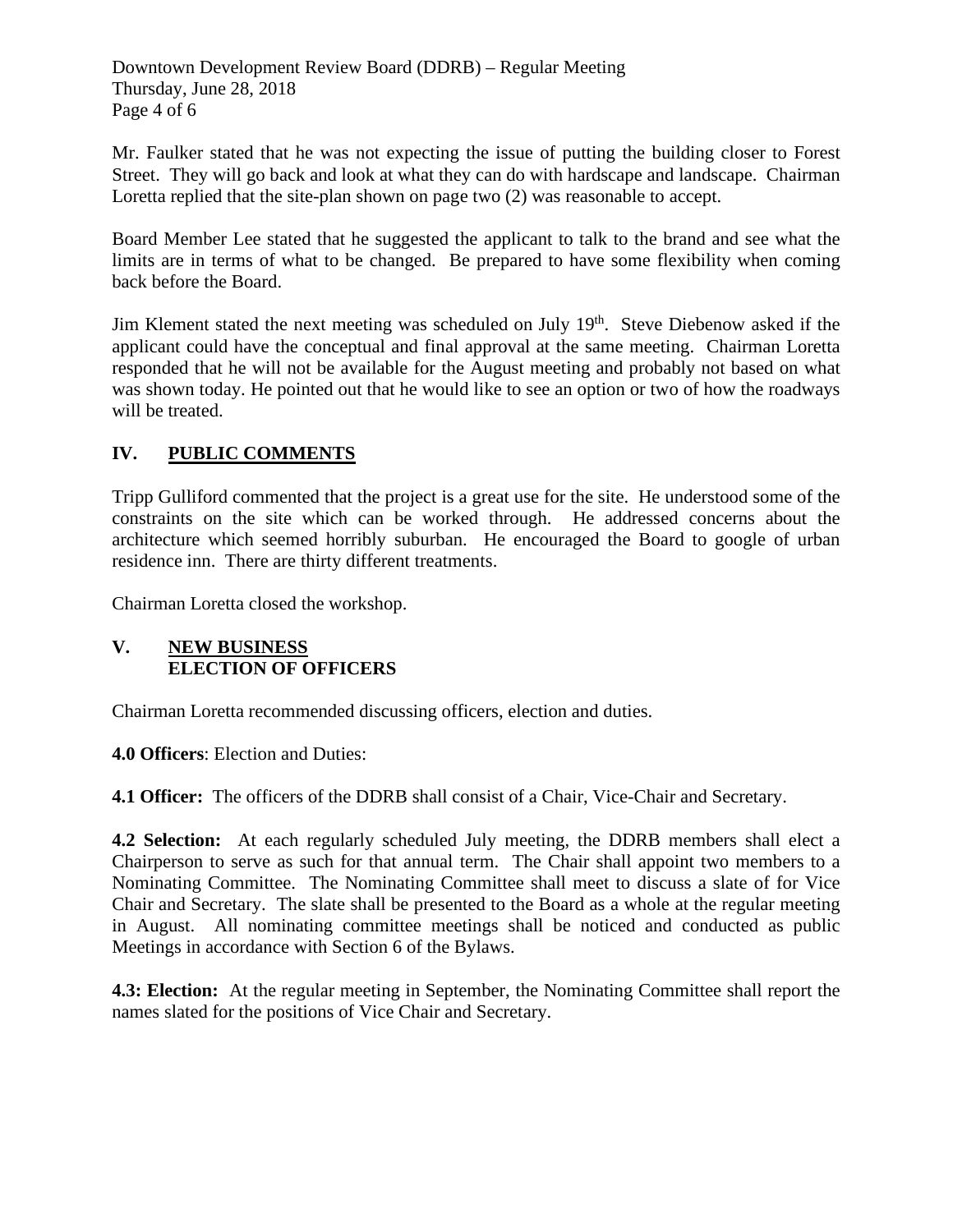#### **DISCUSSION DESIGN GUIDELINES**

Jim Klement reported that the Installation of Council Leadership Ceremony will be held at 5:00 p.m. at the Times Union Center.

He stated that Councilmember Boyer has taken on in concert with Riverfront activity some of the real use of the Design Guidelines. She has advised Board Member Worsham to attend some of the regular meeting along with DIA Board Member Brenna Durden and Susan Grandin, OGC, Guy Parola. They have been reviewing the design guidelines.

Board Member Worsham stated that they have met several times reviewing the language and regulations. Board Member Trevor Lee is working on the diagrams. The real focus was that the regulations and the codes were old and not very clear. They are trying to go through and streamline to make the language more performance based.

She and Jim Klement reported the following:

- Setback requirements between a residential project, non-residential and commercial.
- Mandate a certain amount of setback from the sidewalk either height, or distance for some privacy for residential developments.
- Where to hold the line on setbacks
- What to do for residential development versus commercial
- What does it mean for open-space
- To craft a better code to make it more clear
- To minimize the amount of deviations when they make sense
- If they meet these criteria they minimize review.
- Development on the waterfront, how those projects relate to the waterfront?
- When the applicant deviates from that design criteria the mitigation and the criteria becomes more burdensome on the applicant to pursue their point of compliance.
- Transparency may not be as critical over some of the street-scape issues
- Do we just want to exclude industrial development
- An opportunity to guide more aggressively into urban design.

This is an ongoing process by rewriting and eliminating sections and combining sections to try to make the entire process better.

Board Member Worsham stated that some suggestions have been made; right now there is so much redlines, she advised the board to wait. When Susan Grandin finish, she asked if Jim could distribute to the Board for another discussion.